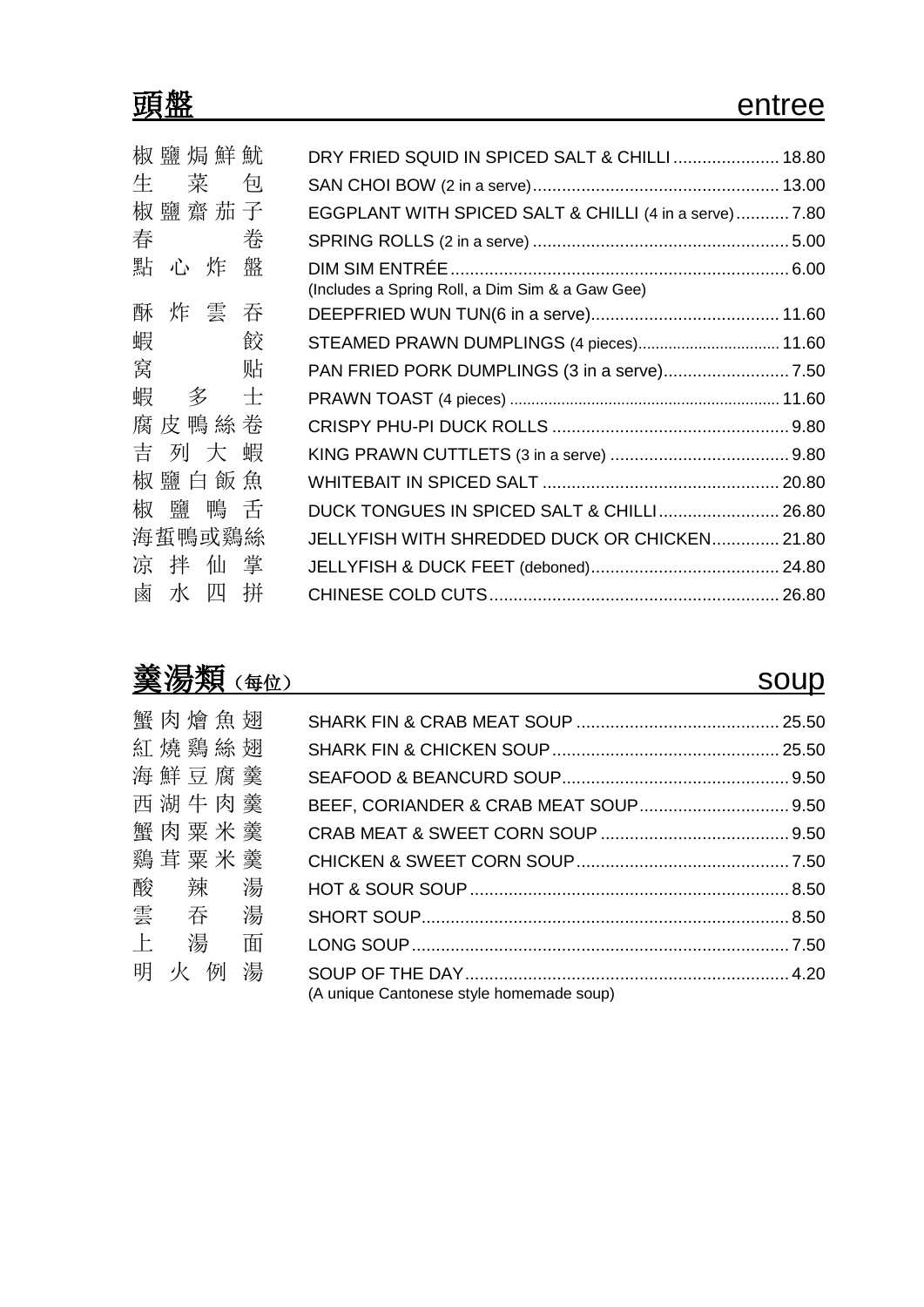|                                                                                    | seafood                                                                                                                                                                                                            |
|------------------------------------------------------------------------------------|--------------------------------------------------------------------------------------------------------------------------------------------------------------------------------------------------------------------|
| 姜 葱 炒 海 鮮<br>沙 爹 海 鮮                                                               | STIR FRIED SEAFOOD (prawns, scallops, fish & squid)  25.80<br>SEAFOOD COMBINATION IN SATE SAUCE  25.80                                                                                                             |
| 斑 片<br>黑<br>椒<br>姜葱斑片                                                              | FISH FILLET STIR FRIED IN XO CHILLI SAUCE  27.50<br>FISH FILLET STIR FRIED WITH GINGER & SHALLOTS  27.50                                                                                                           |
| 蜜<br>糖<br>蝦<br>球<br>椒 鹽<br>蝦<br>球<br>太極鴛鴦蝦<br>自選炒蝦球<br>X 0 蝦 球<br>時 菜 蝦 球<br>杏仁或腰果 | DEEP FRIED PRAWNS WITH SPICED SALT & CHILLI (no shells) 27.50<br>KING PRAWNS IN GARLIC, SATAY or CHILLI SAUCE  25.80<br>KING PRAWNS WITH MIXED VEGETABLES  25.80<br>KING PRAWNS WITH ALMONDS or CASHEW NUTS  25.80 |
| 姜 葱 帶 子<br>自選炒帶子<br>時菜炒帶子<br>X0醬 炒 帶 子                                             | SCALLOPS WITH GINGER & SHALLOTS 32.50<br>SCALLOPS WITH GARLIC or SATAY SAUCE  32.50<br>SCALLOPS STIR FRIED WITH SEASONAL VEGETABLE 32.50                                                                           |

| 鮑魚類    |                                                    | abalone |
|--------|----------------------------------------------------|---------|
| 堂灼游水鮑  | SLICED LIVE ABALONE IN STEAMBOAT market price      |         |
| 碧綠鮮鮑片  |                                                    |         |
| 海滲扒鮑片  | BRAISED ABALONE WITH SEA CUCUMBER  58.80           |         |
| 北菇鮮鮑甫  | BRAISED ABALONE WITH CHINESE MUSHROOMS  58.80      |         |
| 蚝皇原只鮑魚 | WHOLE ABALONE IN OYSTER SAUCE (each)  market price |         |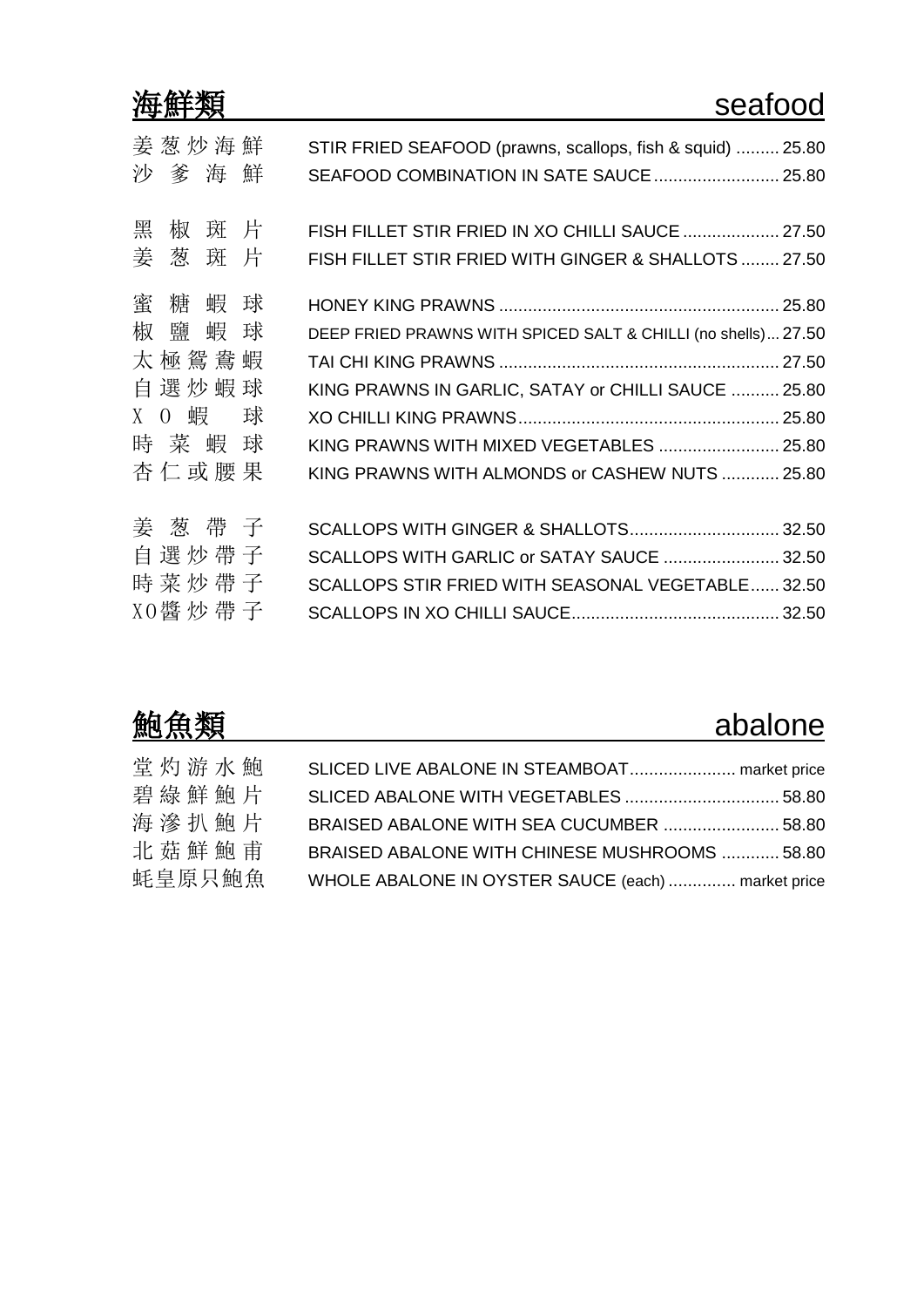| 牛肉類     |                                                            | beef |
|---------|------------------------------------------------------------|------|
| 自選汁牛肉   | DRY FRIED BEEF IN HONEY or CHILLI SAUCE  18.80             |      |
| 沙爹牛肉    |                                                            |      |
| 蒜子牛肉    |                                                            |      |
| 豉汁牛肉    |                                                            |      |
| 杏仁或腰果牛肉 | BEEF WITH ALMONDS or CASHEW NUTS  18.80                    |      |
| 時菜牛肉    |                                                            |      |
| 湘潭三杯牛柳  | SAN PUI FILLET STEAK (Chinese wine, basil & ginger)  25.80 |      |
| 蒙古牛柳    |                                                            |      |
| 黑椒牛柳    | SIZZLING FILLET STEAK IN BLACK PEPPER SAUCE  25.80         |      |
| 鐵板牛柳    |                                                            |      |
| 中式牛柳    |                                                            |      |

| 羊肉類     |                                                         | lamb |
|---------|---------------------------------------------------------|------|
|         |                                                         |      |
| 沙爹羊肉    |                                                         |      |
| 蒜子羊肉    |                                                         |      |
| 蜜糖或辣汁羊肉 | DRY FRIED LAMB IN CHILLI or CHEF'S SPECIAL SAUCE  22.80 |      |

# 豬肉類 pork

| 甜酸咕咾肉 |                                                     |  |
|-------|-----------------------------------------------------|--|
| 腰果咕咾肉 | SWEET & SOUR PORK WITH CASHEW NUTS 19.80            |  |
| 京都上肉排 | MANDARIN PORK CHOPS (in a sweet savory sauce) 17.80 |  |
| 生炒上肉排 | PORK CHOPS IN SWEET & SOUR SAUCE 17.80              |  |
| 椒鹽排骨  | PORK CHOPS WITH SPICED SALT & CHILLI  17.80         |  |
| 甜醬肉片  |                                                     |  |
| 蜜汁叉燒  |                                                     |  |
| 蜜椒上肉排 | PORK CHOP WITH HONEY PEPPER SAUCE 18.80             |  |
|       |                                                     |  |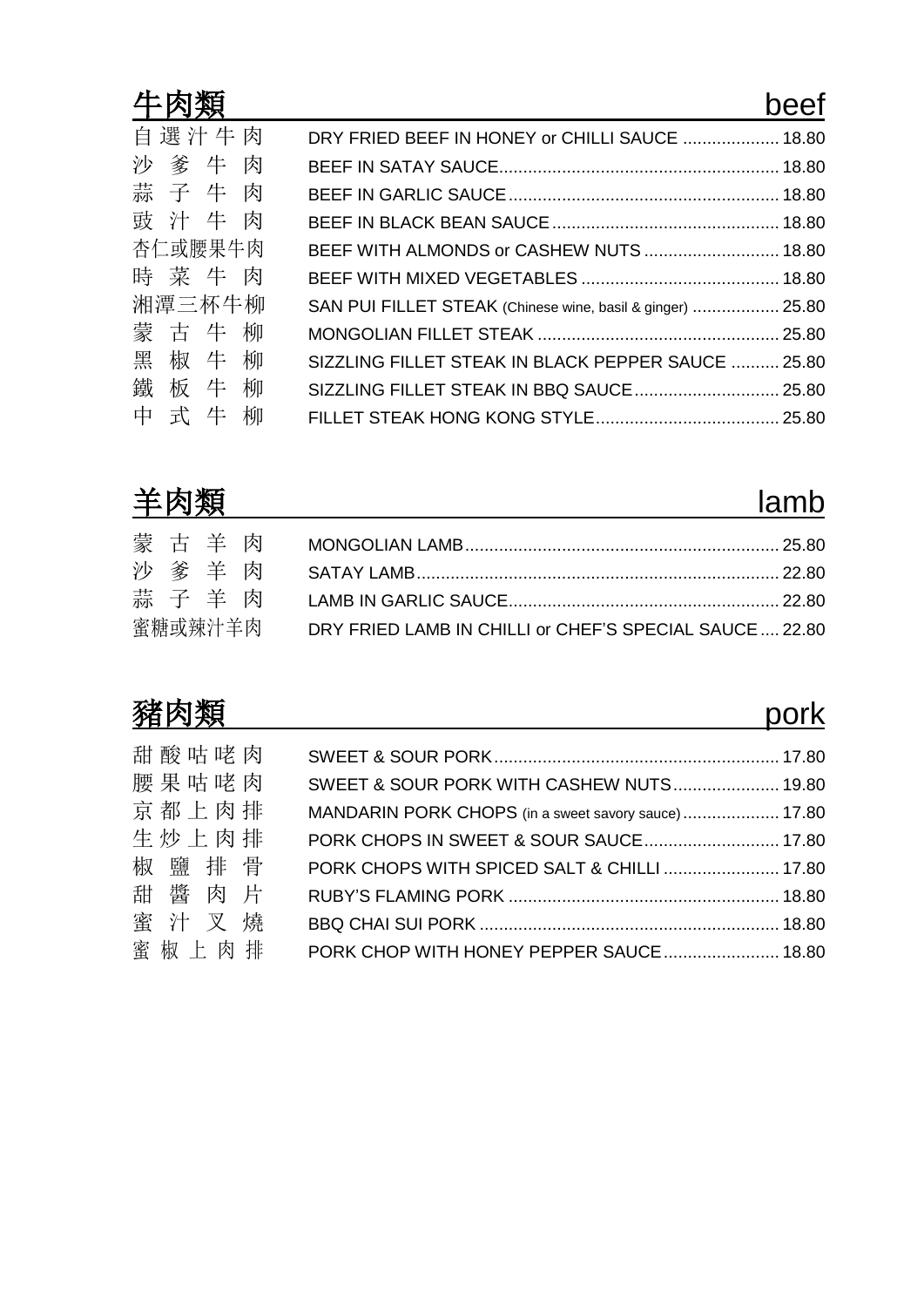| 脆皮生炸鷄   |                                                                |  |
|---------|----------------------------------------------------------------|--|
| 菜膽上湯鷄   | STEAMED CHICKEN WITH CHINESE VEGETABLE  20.80                  |  |
| 薑葱霸王鷄   | <b>BAWONG STEAMED CHICKEN CHILLI GINGER &amp; SHALLOT18.80</b> |  |
| 湘潭三杯鷄   | SAN PUI CHICKEN (Chinese wine, basil & ginger) 18.80           |  |
| 葱油炸子鷄   | CRISPY SKIN CHICKEN WITH GINGER & SHALLOT SAUCE 18.80          |  |
| 鐵板鷄柳    |                                                                |  |
| 蒜子或沙爹鷄  | CHICKEN IN GARLIC or SATAY SAUCE 18.80                         |  |
| XO醬 鷄 球 |                                                                |  |
| 羅定豆豉鷄   |                                                                |  |
| 杏仁或腰果鷄  | CHICKEN WITH ALMONDS or CASHEW NUTS  18.80                     |  |
| 時菜炒鷄球   |                                                                |  |
| 自選煎軟鷄   | BONELESS CHICKEN IN LEMON, HONEY, PLUM or                      |  |
|         |                                                                |  |
|         |                                                                |  |

# <u>鴨類 duck</u>

| 明爐燒鴨    |  |                                                       |  |
|---------|--|-------------------------------------------------------|--|
| 自選汁炸鴨   |  | DEEP FRIED DUCK IN PLUM or CHEF'S SPECIAL SAUCE 22.80 |  |
| 北菇扒鴨    |  | STEAMED DUCK WITH CHINESE MUSHROOMS 22.80             |  |
| 蟹 肉 扒 鴨 |  | STEAMED DUCK WITH CRAB MEAT SAUCE  26.80              |  |
| 四寶扒鴨    |  |                                                       |  |
| 北京片皮鴨   |  |                                                       |  |

## 粉麵類 noodles

| 干燒伊麵    |                                         |  |
|---------|-----------------------------------------|--|
| 福建燴伊麵   |                                         |  |
| 海鮮炒麵    |                                         |  |
| 鷄球炒麵    |                                         |  |
| 肉絲炒麵    |                                         |  |
| 什會炒麵    |                                         |  |
| 干炒牛河    | STIR FRIED RICE NOODLES WITH BEEF 20.80 |  |
| 星洲炒米    |                                         |  |
| 豉油旱炒麵   | STIR FRIED NOODLES IN SOYA SAUCE 14.80  |  |
| 揚 州 窩 麵 | COMBINATION EGG NOODLES IN SOUP  26.80  |  |
| 炒 贵 刁   |                                         |  |